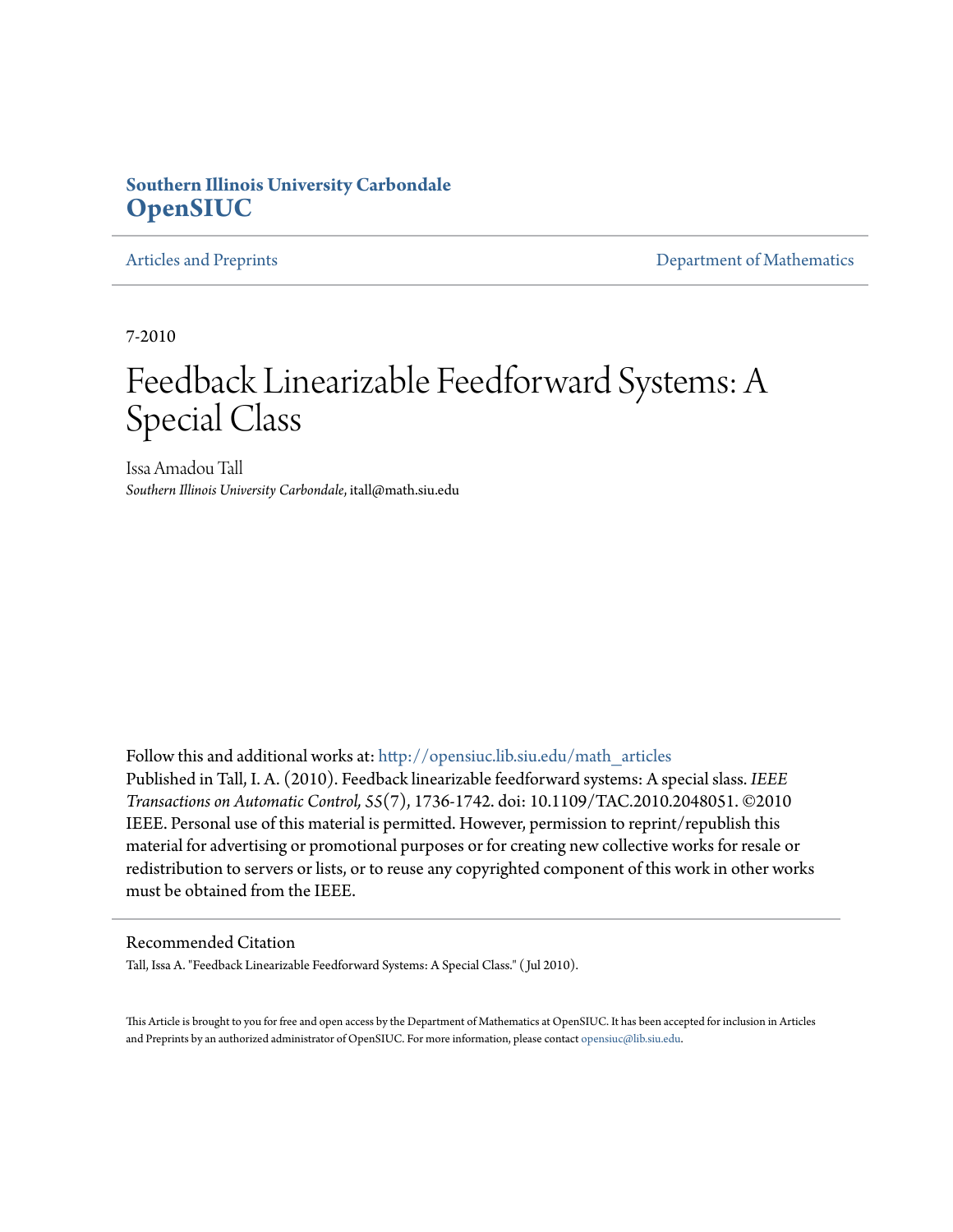- [11] H. G. Potrykus, F. Allgöwer, and S. J. Qin, "The character of an idempotent-analytic nonlinear small gain theorem," in *Positive Systems (Rome, 2003)*, ser. Lecture Notes in Control and Inform. Sci. Berlin, Germany: Springer, 2003, vol. 294, pp. 361–368.
- [12] A. R. Teel, "Input-to-state stability and the nonlinear small gain theorem," Private Communication, 2005.
- [13] E. D. Sontag and Y. Wang, "New characterizations of input-to-state stability," *IEEE Trans. Autom. Control*, vol. 41, no. 9, pp. 1283–1294, Sep. 1996.
- [14] K. Gao and Y. Lin, "On equivalent notions of input-to-state stability for nonlinear discrete time systems," in *Proc. IASTED Int. Conf. Control Applications*, 2000, pp. 81–87.
- [15] Z.-P. Jiang and Y. Wang, "Input-to-state stability for discrete-time nonlinear systems," *Automatica J. IFAC*, vol. 37, no. 6, pp. 857–869, 2001.
- [16] B. S. Rüffer, "Monotone inequalities, dynamical systems, and paths in the positive orthant of Euclidean n-space," *Positivity*, 2010 Apr. 2009 [Online]. Available: sigpromu.org/reports/Field65\_368.pdf
- [17] I. Karafyllis and Z.-P. Jiang, "A vector small-gain theorem for general nonlinear control systems," in *Proc. Joint 48th IEEE Conf. Decision Control & 28th Chinese Control Conf.*, Shanghai, China, Dec. 2009, pp. 7996–8001.
- [18] I. Karafyllis and Z.-P. Jiang, "A vector small-gain theorem for general nonlinear control systems," *IEEE Trans. Autom. Control*, to be published.
- [19] Z.-P. Jiang and Y. Wang, "A generalization of the nonlinear small-gain theorem for large-scale complex systems," in *Proc. 7th World Congress Intell. Control Autom.*, Jun. 2008, pp. 1188–1193.

#### **Feedback Linearizable Feedforward Systems: A Special Class**

#### Issa Amadou Tall*, Member, IEEE*

*Abstract—***The problem of feedback linearizability of systems in feedforward form is addressed and an algorithm providing explicit coordinates change and feedback given. At each step, the algorithm replaces the involutive conditions of feedback linearization by some, easily checkable. We also reconsider type II subclass of linearizable strict feedforward systems introduced by Krstic and we show that it constitutes the only linearizable among the class of** *quasilinear***strict feedforward systems. Our results allow an easy computation of the linearizing coordinates and thus provide a stabilizing feedback controller for the original system among others. We illustrate by few examples including the VTOL.**

*Index Terms—* **Feedback linearization, linear ordinary differential equations (ODEs), linear systems, (strict) feedforward forms.**

#### I. INTRODUCTION

Linear systems constitute, without doubt, the most well-known class of control systems. Their importance resides in the fact that several physical systems can be modeled using linear dynamics making thus their analysis and design very simple. The controllability, observability, reachability, and realization of linear systems have been expressed in very simple algebraic terms. Another crucial property of linear controllable systems is that they can be stabilized by linear feedback controllers. Although not all systems can be modeled using linear dynamics, the approximation of nonlinear phenomena by linear models has proved to be a satisfactory tool for their local study. The drawback of linearization is that some important properties of a nonlinear system, like global controllability, might be lost by the operation. It is not however surprising that the question of transforming nonlinear control systems into linear ones has attracted much attention in the past thirty years. To give a brief account of that, consider a control system

$$
\Sigma: \dot{x} = f(x) + g(x)u, (x, u) \in \Re^{n} \times \Re^{m}.
$$

The two problems below were investigated in the early 80's.

*Problem 1:* When does there exist, locally or globally, a diffeomorphism  $w = \varphi(x)$  giving rise to new coordinates system  $w =$  $(i_1, \ldots, i_n)^\top$  in which  $\Sigma$  takes the linear form

$$
\Lambda: \dot{w} = Aw + bu, \quad w \in \Re^n, \ u \in \Re^m
$$

.

*Problem 2:* Can we find a change of coordinates  $w = \varphi(x)$  coupled with an invertible feedback  $u = \alpha(x) + \beta(x)v$  that transform  $\Sigma$  into a linear system  $\Lambda$  :  $\dot{w} = Aw + bv$ ?

The first problem was pioneered by Krener [8] and completely solved by the author. The second problem was proposed and partially solved by Brockett [3] in the single-input case  $(m = 1)$ with constant function  $\beta$ . The general case of *Problem 2* has been solved independently by Hunt and Su [5], and Jakubczyk and Respondek [7] who gave necessary and sufficient geometric conditions in terms of Lie brackets of vector fields defining the system (see Theorem II.1 below). Although those conditions did provide a way of testing the state and feedback linearizability of a system, they

Digital Object Identifier 10.1109/TAC.2010.2048051

Manuscript received October 16, 2008; revised October 16, 2008, March 30, 2009, May 29, 2009, and December 28, 2009. First published April 12, 2010; current version published July 08, 2010. Recommended by Associate Editor J. J. Winkin.

The author is with Department of Mathematics, Southern Illinois University Carbondale, Carbondale IL, 62901 USA (e-mail: itall@math.siu.edu).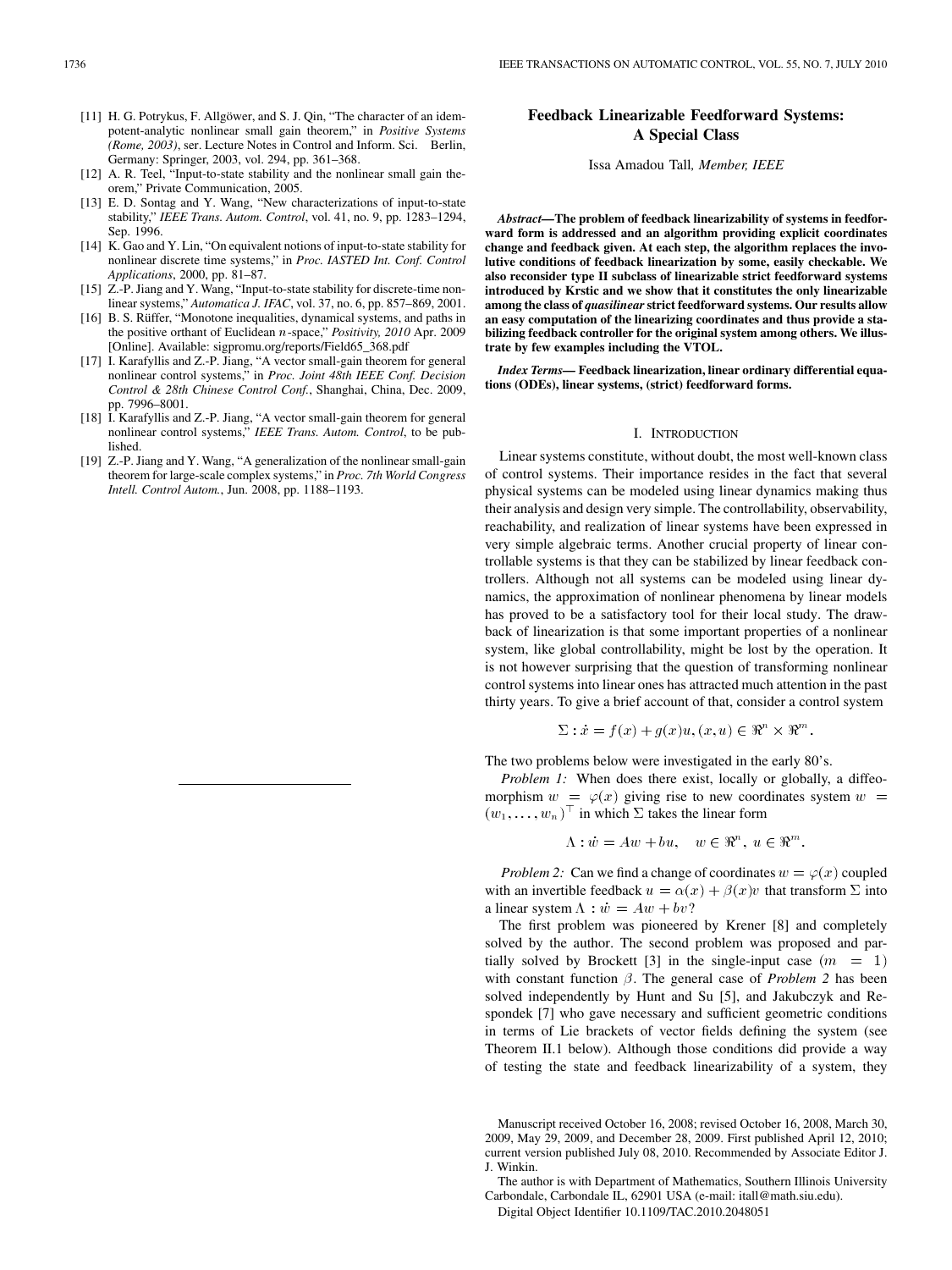offer little on how to find linearizing change of coordinates (and feedback) except by solving a system of partial differential equations (PDEs). If *Problem* 2 is solvable with a controllable pair  $(A, b)$ , then the equilibrium of  $\Sigma$  can be stabilized by the feedback law  $u = -\beta(x)^{-1}(\alpha(x) + \sum_{j=1}^{n} k_j \varphi_j(x))$ , where the polynomial  $p(\lambda) = \lambda^n + \sum_{j=1}^n k_j \lambda^{j-1}$  is Hurwitz. Hereafter,  $(A, b)$  is assumed to be always controllable, i.e., dim span $\{b, Ab, \ldots, A^{n-1}b\} = n$ . Feedback linearization techniques have been used to improve the dynamical behavior of chaotic systems (see Lorenz system in [11], [14]) and have been applied to optimal control problems with a recent regain of interest. In [4], the authors used pseudospectral method to solve optimal control subject to feedback linearizable dynamics. Mayer's problem has been considered in [1] (see also [14]) and an optimal solution for globally feedback linearizable time-invariant systems obtained. Recall that Mayer's problem consists of finding  $u(t)$  and  $x(t)$  with  $t \in [t_0, t_f]$  that minimize a functional cost  $J = \Phi(x(t_f), t_f)$  subject to  $\dot{x} = f(x) + g(x)u$  and inequality constraints  $\tilde{s}(x, u) \leq 0$ ,  $\tilde{c}(x) \leq 0$  with initial and terminal states satisfying  $\Psi(x(t_0), x(t_f)) = 0$ . Though these papers deal with feedback linearizable systems, dynamics are usually assumed linear, and linearizing coordinates left to be found. In [9], [10] Krstic studied *Type I* and *Type II* subclasses of *strict feedforward systems* and showed they are linearizable by giving explicit coordinates changes. A single-input control system  $\Sigma$  is in *feedforward form* (FF)-form if

$$
\Sigma_{\text{FF}} : \dot{x} = f(x) + g(x)u
$$
\n
$$
\triangleq \begin{cases} f_j(x) = f_j(x_j, \dots, x_n), \ 1 \le j < n \\ g_j(x) = g_j(x_j, \dots, x_n), \ 1 \le j < n \end{cases}
$$

and  $\Sigma$  is in *strict feedforward form* (SFF)-form  $\Sigma_{\rm SFF}$  if

$$
\dot{x} = f(x) + g(x)u
$$
\n
$$
\stackrel{\Delta}{=} \begin{cases}\nf_j(x) = f_j(x_{j+1}, \dots, x_n), \ 1 \le j \le n \\
g_j(x) = g_j(x_{j+1}, \dots, x_n), \ 1 \le j \le n \\
f_n(x) = 0, g_n \in \mathbb{R}^* = \mathbb{R} \setminus \{0\}.\n\end{cases}
$$

For those classes, Krstic mentioned the difficulty, in general, of systematically finding linearizing coordinates. Inspired by his work, we extended the two classes to all state (resp. feedback) linearizable (SFF) systems and provided a state [20] (resp. feedback [21]) linearizing coordinates. Let us first mention that (SFF)-systems have been introduced as early as in the papers of Teel [22], [23] and have been followed since by a growing literature [2], [9], [10], [13], [16], [20]. What made (SFF)-systems appealing is that a stabilizing feedback controller can always be constructed when their linear approximation around the equilibrium is controllable [22], [23]. *Problem 1* were tackled in [17] for the feedforward case. If there is a component  $f_j$  or  $g_j$  that is nonlinear with respect to the variable  $x_j$ , then finding an explicit linearizing coordinates becomes extremely difficult and might necessitate solving PDEs. For that reason we restricted our study to a special class of (FF)-systems, called *feedforward-nice*, for which the components  $f_j$  and  $g_j$  are affine with respect to the variable  $x_j$  for all  $1 \leq j \leq n$ . In Section II we give our first result as an algorithm allowing to construct explicitly feedback linearizing coordinates in a finite number of steps. We show, at each step, that the involutivity conditions of Theorem II.1 reduce to  $\partial^2 f / \partial x_j^2$  being proportional to  $\partial f / \partial x_j$ ,  $j = n, \ldots, 3$ . A change of coordinates, followed by feedback, is thus constructed (bottom up) to cancel all terms containing the variable  $x_j$  except for the corresponding component  $f_{j-1}$  that is normalized. In Section III we consider *Type II* systems and give necessary and sufficient conditions for their linearization. We illustrate by few examples including the vertical take-off and landing aircraft. Let mention that for general control systems different algorithms have been obtained in [12] and recently in [18], [19]. While

the former uses the integration of a system of 1-forms the latter papers are based on an explicit solving of the flow box theorem and they all differ with the method for feedforward systems.

#### II. MAIN RESULTS

For reasons mentioned previously, we deal with a subclass of (FF) systems for which the components  $f_j(x_j, \ldots, x_n)$  and  $g_j(x_j, \ldots, x_n)$ are affine with respect to  $x_j$  for  $1 \leq j \leq n$ . This subclass,  $\Sigma_{\text{FFnice}}$ :  $x = f(x) + g(x)u$ , call it *feedforward-nice* is hereby described in the  $x$ -coordinates by

$$
\begin{cases} f_j(x) = x_j \tilde{f}_j(x_{j+1}, \dots, n) + \hat{f}_j(x_{j+1}, \dots, x_n), \ 1 \leq j \leq n \\ g_j(x) = x_j \tilde{g}_j(x_{j+1}, \dots, x_n) + \hat{g}_j(x_{j+1}, \dots, x_n), \ 1 \leq j \leq n \end{cases}
$$

with  $\hat{f}_j(0) = 0$ ,  $f_n = 0$ , and  $g_n \in \Re^*$ . We suppose that  $\Sigma_{\text{FFnice}}$ is linearly controllable and, in particular,  $(\partial \hat{f}_j / \partial x_{j+1})(0) \neq 0$  for  $1 \leq j \leq n-1$ . We recall briefly the main result of [17].

#### *A. State Linearization*

Consider  $\Sigma_{\text{FFnice}}$  and apply successively changes of coordinates  $z = \phi(x)$ 

$$
\begin{cases} z_j = x_j, \ j \neq k, \\ z_k = x_k \tilde{\phi}_k (x_{k+1}, \dots, x_n) + \hat{\phi}_k (x_{k+1}, \dots, x_n) \end{cases}
$$
(II.I)

with

$$
\tilde{\phi}_k = \exp\left(-\int\limits_0^{x_n} \tilde{g}_k(x_{k+1}, \dots, x_{n-1}, \varepsilon), \mathrm{d}\varepsilon\right)
$$

$$
\hat{\phi}_k = -\int\limits_0^{x_n} \hat{g}_k(x_{k+1}, \dots, x_{n-1}, \varepsilon) \tilde{\phi}_k(x_{k+1}, \dots, x_{n-1}, \varepsilon) \mathrm{d}\varepsilon
$$

starting from  $k = n - 1$  down to  $k = 1$  to bring  $\Sigma_{\text{FFnice}}$  into a control-normalized form  $\bar{\Sigma}_{\text{FFnice}}$  :  $\dot{z} = \bar{f}(z) + \bar{g}(z)u$ 

$$
\begin{cases} \bar{f}_j(z) = z_j \tilde{f}_j(z_{j+1}, \dots, z_n) + \hat{f}_j(z_{j+1}, \dots, z_n), & 1 \le j < n \\ \bar{f}_n(z) = 0, \quad \bar{g}(z) = (0, \dots, 0, 1)^\top \in \Re^n. \end{cases}
$$

Ignoring  $\dot{z}_n = u$  (the only component that depends on  $u$ ),  $\bar{\Sigma}_{\text{FFnice}}$  appears as a system in  $\Re^{n-1}$  whose control input is  $z_n$ . If the system is not affine in  $z_n$ , then  $\bar{\Sigma}_{\text{FFnice}}$  (hence  $\Sigma_{\text{FFnice}}$ ) is not linearizable. Otherwise, the same operation is repeated for  $\bar{\Sigma}_{\text{FFnice}}$ , then for its transforms, so on.

#### *B. Feedback Linearization*

Now we analyze the subclass  $\Sigma_{\text{FFnice}}$  under the feedback group

$$
\Gamma: \begin{cases} z = \varphi(x) \\ u = \alpha(x) + \beta(x)v. \end{cases}
$$

Notice that  $\varphi$  cannot take any particular form as (II.1) simply because the feedback destroys the (FFnice)-structure unless  $\alpha(x) = \alpha x_n$  and  $\beta(x) = \beta$ , where  $\alpha \in \Re$ ,  $\beta \in \Re^*$ . Before we proceed, recall the following from [5] and [7] (see also [6]).

*Theorem II.1:* System  $\Sigma$  :  $\dot{x} = f(x) + g(x)u$  (not necessarily  $\Sigma_{\text{FFnice}}$ ) is locally equivalent, via a feedback transformation  $\Gamma$ , to a linear controllable system  $\Lambda : \dot{w} = Aw + bv$  if and only if (F1) dim span $\mathcal{D}^{n-1} = n$ ; (F2)  $[\mathcal{D}^k, \mathcal{D}^k] \subset \mathcal{D}^k$ ,  $0 \leq k < n$ .

Here  $\mathcal{D}^k = \text{span}\{g, ad_f g, \dots, ad_f^k g\}$  and *(F2)* stands for involutivity conditions that are equivalent to the involutivity of  $\mathcal{D}^{n-2}$  (see e.g. [7]). The main result of this section follows.

*Theorem II.2:* Assume  $\Sigma_{\text{FFnice}}$  is  $\mathcal F$ -linearizable. We can bring  $\Sigma_{\text{FFnice}}$  into a linear controllable system  $\Lambda : w = Aw + bu$  via an explicit feedback transformation  $\Gamma$  whose components are obtained by composing, differentiating, inverting, and integrating the components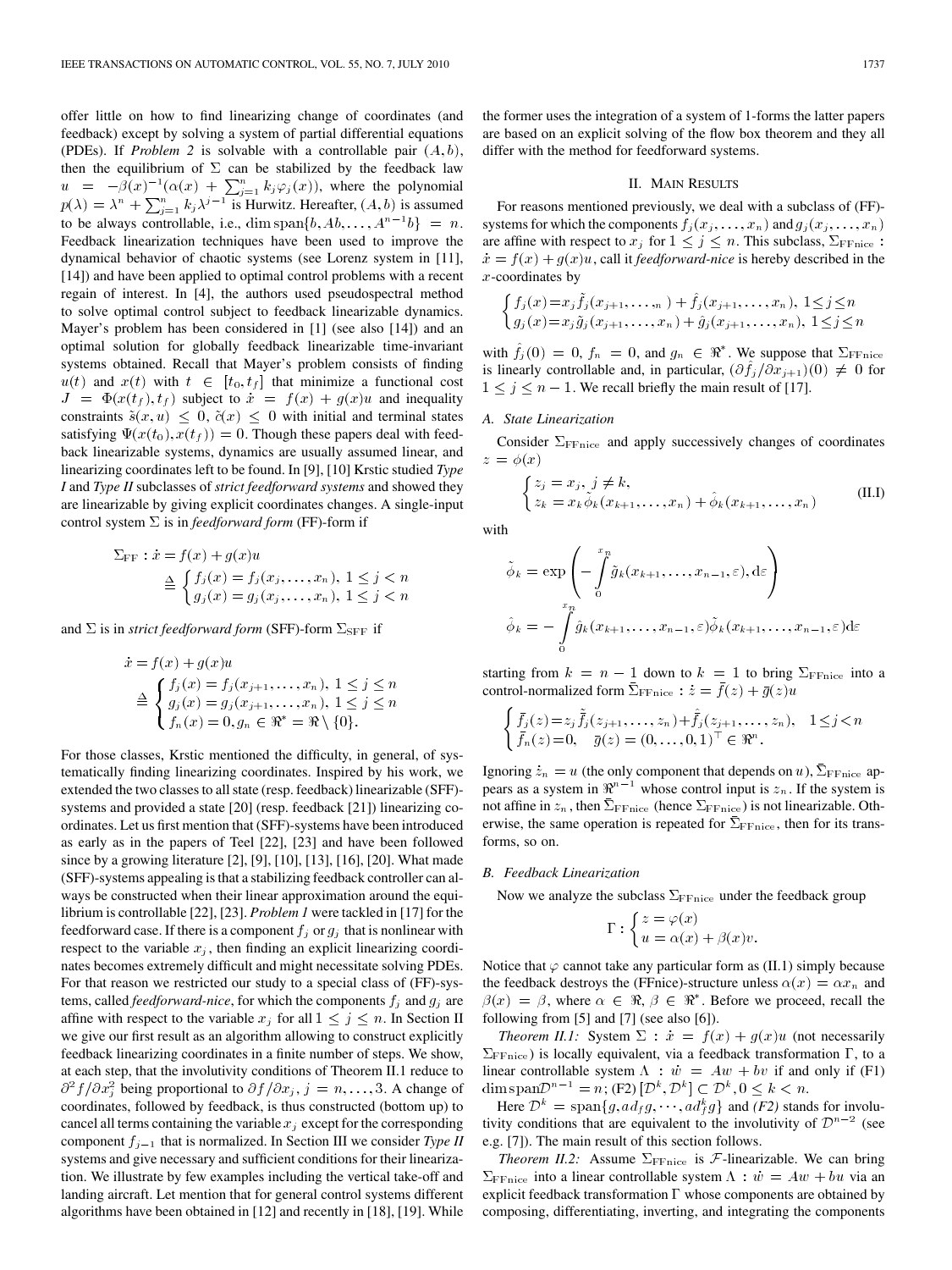of  $\Sigma_{\text{FFnice}}$ . Moreover, the algorithm giving  $\Gamma$  involves a maximum of  $n(n+3)/2$  steps.

The proof is constructive and allows to compute, explicitly, a linearizing change of coordinates and feedback without solving the corresponding PDEs. It appears in the proof that the coordinates changes are globally defined though the inverse of the feedback is only locally guaranteed. Using this equivalent linear form  $\Lambda$ , it is proved in [14] that Mayer's optimal solution for globally feedback linearizable systems always lies on a constraint arc which allows to characterize and build such optimal solution for single-input systems. For multi-input systems, efficient numerical procedures (like pseudospectral method [4]) can be developed. The main difficulty, however, remains in finding linearizing coordinates which underlines the importance of our results. Before we proceed for the proof, we make the following assumption for simplicity.

*Assumption 1:* For any continuously differentiable function  $w_k =$  $\theta(z_1,\ldots,z_k)$  such that  $\theta(0) = 0$  and  $(\partial \theta/\partial z_k)(0) \neq 0$  we can explicitly find an inverse  $z_k = \mu(z_1, \ldots, z_{k-1}, w_k)$ , i.e., a continuously differentiable function  $\mu$ , locally around the origin, such that  $\theta(z_1,\ldots,z_{k-1},\mu(z_1,\ldots,z_{k-1},w_k))=w_k.$ 

Let us make clear that what is assumed is not the existence of the function  $\mu$ , which is guaranteed by the implicit function theorem, but rather the possibility of explicitly computing  $\mu$ . The assumption simplifies the problem but is not necessary; indeed, instead of taking  $\Sigma_{\rm FF\,nice}$ into a linear form  $w = Aw + bu$ , we can always bring it, via explicit coordinates change and feedback, to the feedback form (see [21] for (SFF)-forms)

$$
\begin{cases} \dot{w}_j h = w_j \tilde{F}_j(w_{j+1}) + \hat{F}_j(w_{j+1}), 1 \le j \le n-1 \\ \dot{w}_n = v. \end{cases}
$$
 (II.2)

*Proof of Theorem II.2:* Let  $\bar{\Sigma}_{\text{FFnice}}$  :  $\dot{z} = \bar{f}(z) + \bar{g}(z)u$ . Since

$$
\bar{f}_{n-1} = z_{n-1} \tilde{f}_{n-1}(z_n) + \hat{f}_{n-1}(z_n) \text{ with } \frac{\partial \hat{f}_{n-1}}{\partial z_n}(0) \neq 0
$$

using **Assumption 1** we can apply the change of coordinates

$$
w = \psi(z) \stackrel{\Delta}{=} \begin{cases} w_j = \psi_j(z) = z_j, \ j \neq n-1 \\ w_n = \psi_n(z) = z_{n-1} \tilde{f}_{n-1}(z_n) + \hat{f}_{n-1}(z_n) \end{cases}
$$

and the feedback  $v = (\partial \bar{f}_{n-1}/\partial z_{n-1})(z)\bar{f}_{n-1}(z_{n-1}, z_n)$  +  $(\partial \bar{f}_{n-1}/\partial z_n)u$  to transform the system such as  $\bar{f}_{n-1}(z_{n-1}, z_n) = z_n$ .

*Step 1:* Involutivity of  $\mathcal{D}^1$  implies  $[\bar{g}, ad_{\bar{f}}\bar{g}] = \gamma_1 ad_{\bar{f}}\bar{g} + \gamma_0 \bar{g}$ , where  $\gamma_1$  and  $\gamma_0$  are smooth functions. Since  $\bar{g} = \partial/\partial z_n$ ,  $\bar{f}_n$  $\gamma_1$  and  $\gamma_0$  are smooth functions. Since  $\bar{g} = \partial/\partial z_n$ ,  $f_n(z) = 0$ , and  $\bar{f}_{n-1}(z) = z_n$ , it follows that  $\gamma_0 = \gamma_1 = 0$ . Thus the involutivity of  $\mathcal{D}^1$  reduces to the simple algebraic condition (necessary for  $\mathcal{F}\text{-lin}$ earization)

$$
(\mathcal{F}\mathit{L}_n) \Longrightarrow \frac{\partial^2 \bar{f}_j}{\partial z_n^2} = 0 \quad \text{for all } 1 \leq j \leq n-1
$$

that is  $\bar{f}_j(z) = z_j \tilde{f}_j(z_{j+1},...,z_n) + \hat{f}_j(z_{j+1},...,z_n)$  are affine in the variable  $z_n$  for all  $1 \leq j \leq n$ 

$$
\bar{f}_j(z) = z_j \left( \tilde{c}_j(z_{j+1}, \ldots, z_{n-1}) + z_n \tilde{b}_j(z_{j+1}, \ldots, z_{n-1}) \right) \n+ \hat{c}_j(z_{j+1}, \ldots, z_{n-1}) + z_n \hat{b}_j(z_{j+1}, \ldots, z_{n-1}) \n= z_j \tilde{c}_j(z_{j+1}, \ldots, z_{n-1}) + \hat{c}_j(z_{j+1}, \ldots, z_{n-1}) \n+ z_n \left( z_j \tilde{b}_j(z_{j+1}, \ldots, z_{n-1}) + \hat{b}_j(z_{j+1}, \ldots, z_{n-1}) \right).
$$

If  $(F \mathcal{L}_n)$  fails the algorithm ends: the system is not linearizable. If it holds, then we annihilate all terms containing  $z_n$  in all components (except  $\bar{f}_{n-1}(z_n) = z_n$ ) using  $n-2$  substeps.

*General Substep:* Assume for some  $1 \le i \le n-2$ , that  $\bar{\Sigma}_{\text{FFnice}}$ has been transformed, by coordinates changes and feedback to

$$
\bar{f}_j(z) = \begin{cases}\nz_j \tilde{c}_j(z_{j+1}, \ldots, z_{n-1}) \\
+ \hat{c}_j(z_{j+1}, \ldots, z_{n-1}) \\
+ z_n(z_j \tilde{b}_j(z_{j+1}, \ldots, z_{n-1}) \\
+ \hat{b}_j(z_{j+1}, \ldots, z_{n-1})\n\end{cases} \quad \text{if } 1 \le j \le i,
$$
\n
$$
z_j \tilde{c}_j(z_{j+1}, \ldots, z_{n-1})
$$
\n
$$
+ \hat{c}_j(z_{j+1}, \ldots, z_{n-1})
$$
\n
$$
\quad \text{if } i+1 \le j \le n.
$$

It is straightforward that  $w = \psi(z)$  whose components are

$$
\begin{cases} w_j = z_j, & j \neq i \\ w_i = z_i \tilde{\psi}_i(z_{i+1}, \dots, z_{n-1}) + \hat{\psi}_i(z_{i+1}, \dots, z_{n-1}) \end{cases}
$$

where  $\tilde{\psi}_i(\cdot) = \exp(-\int_0^{z_n-1} \tilde{b}_i(z_{i+1}, \dots, z_{n-2}, \varepsilon) d\varepsilon)$  and

$$
\hat{\psi}_i(\cdot) = -\int\limits_0^{z_{n-1}} \hat{b}_i(z_{i+1},\ldots,z_{n-2},\varepsilon)\tilde{\psi}_i(z_{i+1},\ldots,z_{n-2},\varepsilon)d\varepsilon
$$

cancels  $z_n(z_i\tilde{b}_i(z_{i+1},...,z_{n-1}) + \hat{b}_i(z_{i+1},...,z_{n-1}))$  in the component  $\bar{f}_i(z)$  still preserving the (FFnice)-form. We transform  $\Sigma_{\rm FFnice}$ via  $\psi = \psi^{n-2} \circ \cdots \circ \psi^1$ , with  $\psi^i$  as above, into

$$
\bar{\Sigma}_{\text{FFnice}}: \left\{ \begin{matrix} \bar{f}_j(z) = z_j \tilde{c}_j(z_{j+1}, \dots, z_{n-1}) + \hat{c}_j(z_{j+1}, \dots, z_{n-1}) \\ \bar{f}_{n-1}(z) = z_n, \bar{f}_n(z) = 0, \bar{g}(z) = (0, \dots, 0, 1)^\top. \end{matrix} \right.
$$

Remark that at each substep the inverse of the diffeomorphism is easily computable. Indeed, for the general substep the inverse  $z = \psi^{-1}(w)$ is such that  $z_j = w_j$  for  $j \neq i$  and

$$
z_i = \left[w_i - \hat{\psi}_i(w_{i+1}, \dots, w_{n-1})\right] \times \exp \int\limits_0^{w_{n-1}} \tilde{b}_i(w_{i+1}, \dots, w_{n-2}, \varepsilon) d\varepsilon.
$$

Since  $\bar{f}_{n-2}(z) = z_{n-2}\tilde{c}_{n-2}(z_{n-1}) + \hat{c}_{n-2}(z_{n-1})$  with  $(\partial \hat{c}_{n-2}/\partial z_{n-1})(0) \neq 0$ , we can use the assumption to explicitly find the inverse of  $w_{n-1} = z_{n-2} \tilde{c}_{n-2} (z_{n-1}) + \hat{c}_{n-2} (z_{n-1}).$ 

Then apply the change of coordinates and feedback

$$
\begin{cases} w_j = z_j, j = 1, \dots, n-2, & w_n = \dot{w}_{n-1} \\ w_{n-1} = z_{n-2} \tilde{c}_{n-2} (z_{n-1}) + \hat{c}_{n-2} (z_{n-1}), & v = \dot{w}_n \end{cases}
$$

to normalize  $\bar{f}_{n-2} = z_{n-1}$ . This last substep can be omitted in case the system will be brought to the feedback form (II.2).

*General Step:* Define the projection  $\pi$  :  $\mathbb{R}^n \rightarrow \mathbb{R}^{n-1}$  as  $\pi(z_1,\ldots,z_n) = (z_1,\ldots,z_{n-1})^{\dagger}$ . The projection  $\pi(\bar{\Sigma}_{\text{FFnice}})$  is a (FFnice)-system in  $\Re^{n-1}$  with control input  $v = z_n$ . The necessary condition for linearization becomes

$$
(\mathcal{F}\mathcal{L}_{n-1}) \Longrightarrow \frac{\partial^2 \bar{f}_j}{\partial z_{n-1}^2} \equiv 0, \quad \text{for all } 1 \le j \le n-2.
$$

We repeat the same procedure as in *Step 1* to construct coordinates change that annihilates all terms containing the variable  $z_{n-1}$ . The diffeomorphism obtained is thus extended in  $\mathbb{R}^n$  by adding the *n*th component as identity. Then a feedback is applied as above to normalize the 2nd last component (in this case  $\bar{f}_{n-3}(z) = z_{n-2}$ ). The procedure will be repeated  $(n-2)$  times as long as the corresponding  $(\mathcal{F}\mathcal{L}_n)$ conditions are satisfied for the corresponding system. The diffeomorphisms  $\phi$  and  $\psi$  taking  $\Sigma_{\rm FFnice}$  into a control-normalized  $\bar{\Sigma}_{\rm FFnice}$  and  $\bar{\Sigma}_{\text{FF nice}}$  into the Brunovský canonical form are obtained by integrations, derivations, compositions of the components of  $\Sigma_{\text{FFnice}}$ , and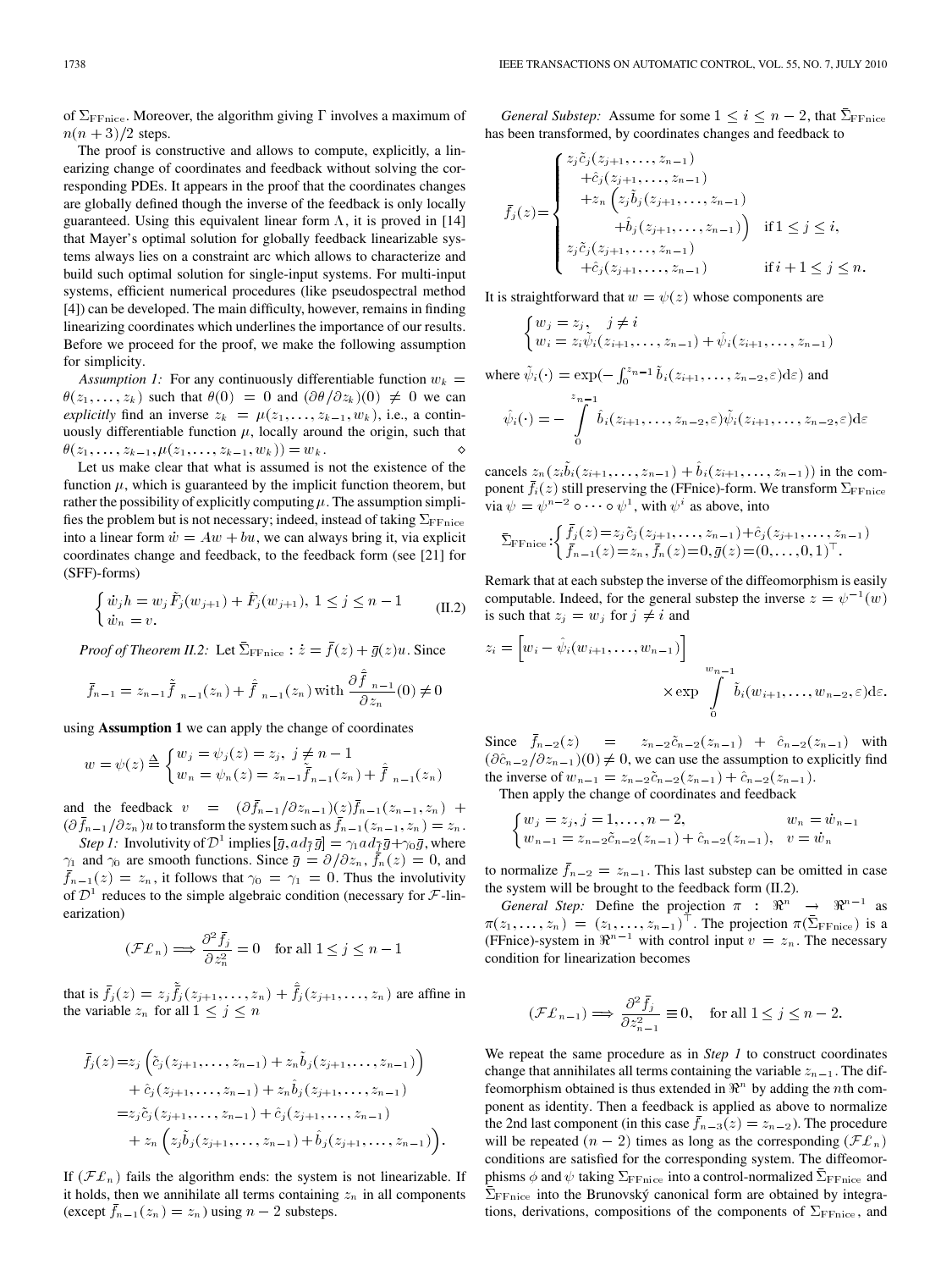$\bar{\Sigma}_{\rm FF\,nice}$ , respectively. The feedback is obtained in general by inverting a nonlinear function (**Assumption 1**) but can be circumvented if we transform the system into (II.2). One can easily check that there is a maximum of  $n + n + (n - 1) + \cdots + 1 = n(n + 3)/2$  substeps, a difference of  $n$  substeps with the  $S$ -linearization due to the use of feedback.  $\Box$ 

*Example II.3:* Let us consider the system in (FFnice)-form

$$
\Sigma_{\text{FFnice}}: \begin{cases} \dot{x}_1 = \sin \frac{x_2}{1+x_4^2} + x_4 \sin x_3 + \frac{x_2}{1+x_4^2} u, & \dot{x}_3 = \sin x_4 \\ \dot{x}_2 = \left(1 + x_4^2\right) \sin x_3 + \frac{2x_2 x_4}{1+x_4^2} u, & \dot{x}_4 = u \end{cases}.
$$

We rectify  $g(x) = ((x_2/(1 + x_4^2)), (2x_2x_4/(1 + x_4^2)), 0, 1)^\top$ and put  $\Sigma_{\text{FFnice}}$  in  $\bar{\Sigma}_{\text{FFnice}}$ . Since  $g_2(x) = (2x_2x_4/(1+x_4^2))$  $x_2 \tilde{g}_2(x_3, x_4) + \tilde{g}_2(x_3, x_4)$  with  $\tilde{g}_2(x_3, x_4) = 2x_4/(1 + x_4^2)$  and  $\hat{g}_2(x_3, x_4) = 0$ , a change of coordinates annihilating the component  $g_2$  is

$$
\begin{cases} \tilde{x}_1 = x_1, & \tilde{x}_3 = x_3 \\ \tilde{x}_2 = x_2 \exp\left(\int_0^{x_4} \tilde{g}_2(x_3, \varepsilon) d\varepsilon\right) = \frac{x_2}{1 + x_4^2}, & \tilde{x}_4 = x_4 \end{cases}
$$

with inverse

$$
\begin{cases}\nx_1 = \tilde{x}_1, & x_3 = \tilde{x}_3 \\
x_2 = \tilde{x}_2 (1 + \tilde{x}_4), & x_4 = \tilde{x}_4.\n\end{cases}
$$

It transforms the system into

$$
\begin{cases} \dot{\tilde{x}}_1 = \sin \tilde{x}_2 + \tilde{x}_4 \sin \tilde{x}_3 + \tilde{x}_2 u, & \dot{\tilde{x}}_3 = \sin \tilde{x}_4 \\ \dot{\tilde{x}}_2 = \sin \tilde{x}_3, & \dot{\tilde{x}}_4 = u. \end{cases}
$$

Now  $g(\tilde{x}) = (\tilde{x}_2, 0, 0, 1)^{\top}$  and  $g_1 = \tilde{x}_2 = \tilde{x}_1 \tilde{g}_1(\tilde{x}) + \hat{g}_1(\tilde{x})$  with  $\tilde{g}_1 = 0$  and  $\hat{g}_1 = \tilde{x}_2$ . Thus the change of coordinates

$$
\begin{cases} z_1 = \tilde{x}_1 \tilde{\phi}_1(\tilde{x}) + \hat{\phi}_1(\tilde{x}) = \tilde{x}_1 - \tilde{x}_2 \tilde{x}_4 \\ z_j = \tilde{x}_j, \end{cases} \quad j \neq 1
$$

with  $\tilde{\phi}_1(\tilde{x}) = \exp(-\int_0^{\tilde{x}_4} \tilde{g}_1(\tilde{x}_2, \tilde{x}_3, \varepsilon) d\varepsilon) = 1$  and

$$
\hat{\phi}_1(\tilde{x}_2, \tilde{x}_3, \tilde{x}_4) = \int_{0}^{\tilde{x}_4} \hat{g}_1(\tilde{x}_2, \tilde{x}_3, \varepsilon) \tilde{\phi}_1(\tilde{x}_2, \tilde{x}_3, \varepsilon) d\varepsilon = -\tilde{x}_2 \tilde{x}_4
$$

annihilates  $g_1$  and brings  $\Sigma_{\text{FFnice}}$  into  $\bar{\Sigma}_{\text{FFnice}}$ :

$$
\bar{\Sigma}_{\text{FFnice}}: \begin{cases} \dot{z}_1 = \sin z_2, & \dot{z}_3 = \sin z_4 \\ \dot{z}_2 = \sin z_3, & \dot{z}_4 = u. \end{cases}
$$

The change of coordinates  $w = \psi(z)$ 

$$
\begin{cases} w_1 = z_1, & w_3 = \cos z_2 \sin z_3 \\ w_2 = \sin z_2, & w_4 = -\sin z_2 \sin^2 z_3 + \cos z_2 \cos z_3 \sin z_4 \end{cases}
$$

and feedback  $v = (\partial w_4/\partial z_2) \sin z_3 + (\partial w_4/\partial z_3) \sin z_4 +$  $(\partial w_4/\partial z_4)u$  linearizes the system:  $w_1 = w_2, w_2 = w_3, w_3 = w_4,$  $w_4 = v$ . The feedback law  $(p(\lambda) = \lambda^4 + k_1\lambda^3 + k_2\lambda^2 + k_3\lambda + k_4)$ Hurwitz)

$$
u = -\frac{\sin z_3 \frac{\partial \psi_4}{\partial z_2} + \sin z_4 \frac{\partial \psi_4}{\partial z_3} + k_1 \psi_1(z) + \dots + k_4 \psi_4(z)}{\cos z_2 \cos z_3 \cos z_4}
$$

re-expressed in original coordinates, locally asymptotically stabilizes the system on  $(-\epsilon, \epsilon)^n$  for  $0 < \epsilon < \pi/$ 2.  $\bullet$ 

*Example II.4:* Consider a simplified model of a VTOL with dynamics [15] (see Fig. 1.)1

<sup>1</sup>A special thank you to Linda G. for her invaluable assistance.



Fig. 1. Forces acting on the aircraft.

$$
\begin{cases}\n\dot{x}_1 = x_2, & \dot{x}_2 = -\sin(\theta_1) \frac{T}{M} + \cos(\theta_1) \frac{2\sin \alpha}{M} F \\
\dot{y}_1 = y_2, & \dot{y}_2 = -\cos(\theta_1) \frac{T}{M} + \sin(\theta_1) \frac{2\sin \alpha}{M} F - \mathfrak{g} \\
\dot{\theta}_1 = \theta_2, & \dot{\theta}_2 = \frac{2l}{J} \cos \alpha F\n\end{cases}
$$
(II.3)

where  $M$ ,  $J$ ,  $l$  and  $g$  denote the mass, moment of inertia, distance between wingtips and gravitational acceleration. The control inputs are the thrust  $T$ , and the rolling moment due to the torque  $F$ , whose direction forms a fixed angle  $\alpha$  with the horizontal body axis. The position of center mass and the roll angle with respect to the horizon are  $(x_1, y_1)$ , and  $\theta_1$  while  $(x_2, y_2)$  and  $\theta_2$  stand for their respective velocities. Thus the system is a two-input control system in (SFF)-form. Let fix  $T = -M(g - y_2) \cos \theta_1$  so as to compensate the force due to acceleration (sign minus denotes opposite direction to that force) and normalize  $M$ ,  $J$ , and  $l$  to 1. Taking  $u = F$  as control input, and  $x_3 = y_1, x_4 = y_2, x_5 = \theta_1, x_6 = \theta_2/2 \cos \alpha$ , the system rewrites  $\Sigma: \dot{x} = f(x) + g(x)u, x \in \Re^6, u \in \Re$  with

$$
f(x) = (x_2, (\mathbf{g} - x_4) \sin x_5 \cos x_5, x_4, -\mathbf{g} \sin^2 x_5 - x_4 \cos^2 x_5, 2 \cos \alpha x_6, 0)
$$
<sup>T</sup>  

$$
g(x) = (0, 2 \sin \alpha \cos x_5, 0, 2 \sin \alpha \sin x_5, 0, 1)
$$
<sup>T</sup>.

This system is in (FFnice)-form. Since  $g_1, g_3, g_5$  are zero and  $g_6 = 1$ , only two substeps are required to rectify  $q$ .

To cancel  $g_4(x) = 2 \sin \alpha \sin x_5$ , observe that  $g_4(x) =$  $x_4\tilde{g}_4(x_5, x_6) + \hat{g}_4(x_5, x_6)$  with  $\tilde{g}_4 = 0$  and  $\hat{g}_4 = 2\sin\alpha\sin x_5$ . Thus  $\phi_4(x) = x_4 \tilde{\phi}_4(x) + \hat{\phi}_4(x)$  with  $\tilde{\phi}_4(x) = 1$ ,  $\hat{\phi}_4(x) =$  $-\int_0^{x_6} 2 \sin \alpha \sin x_5 \, d\epsilon = -2 \sin \alpha (\sin x_5) x_6$ . It follows that the change of coordinates (and its inverse):

$$
z = \phi(x) \stackrel{\Delta}{=} \begin{cases} z_j = x_j, & j \neq 4, \\ z_4 = x_4 - 2\sin\alpha(\sin x_5)x_6 \end{cases}
$$

$$
x = \psi(z) \stackrel{\Delta}{=} \begin{cases} x_j = z_j, & j \neq 4, \\ x_4 = z_4 + 2\sin\alpha(\sin z_5)z_6 \end{cases}
$$

transform the system  $\Sigma_{\text{FFnice}}$  into (keep same notation)

$$
\begin{cases}\n\dot{x}_1 = x_2 \\
\dot{x}_2 = (\mathbf{g} - x_4 - 2\sin\alpha(\sin x_5)x_6) \sin x_5 \cos x_5 \\
+2\sin\alpha \cos x_5 u \\
\dot{x}_3 = x_4 + 2\sin\alpha(\sin x_5)x_6 \\
\dot{x}_4 = -\mathbf{g}\sin^2 x_5 - (x_4 + 2\sin\alpha(\sin x_5)x_6) \cos^2 x_5 \\
-2\sin\alpha(\cos x_5)x_6^2 \\
\dot{x}_5 = (2\cos\alpha)x_6 \\
\dot{x}_6 = u\n\end{cases}
$$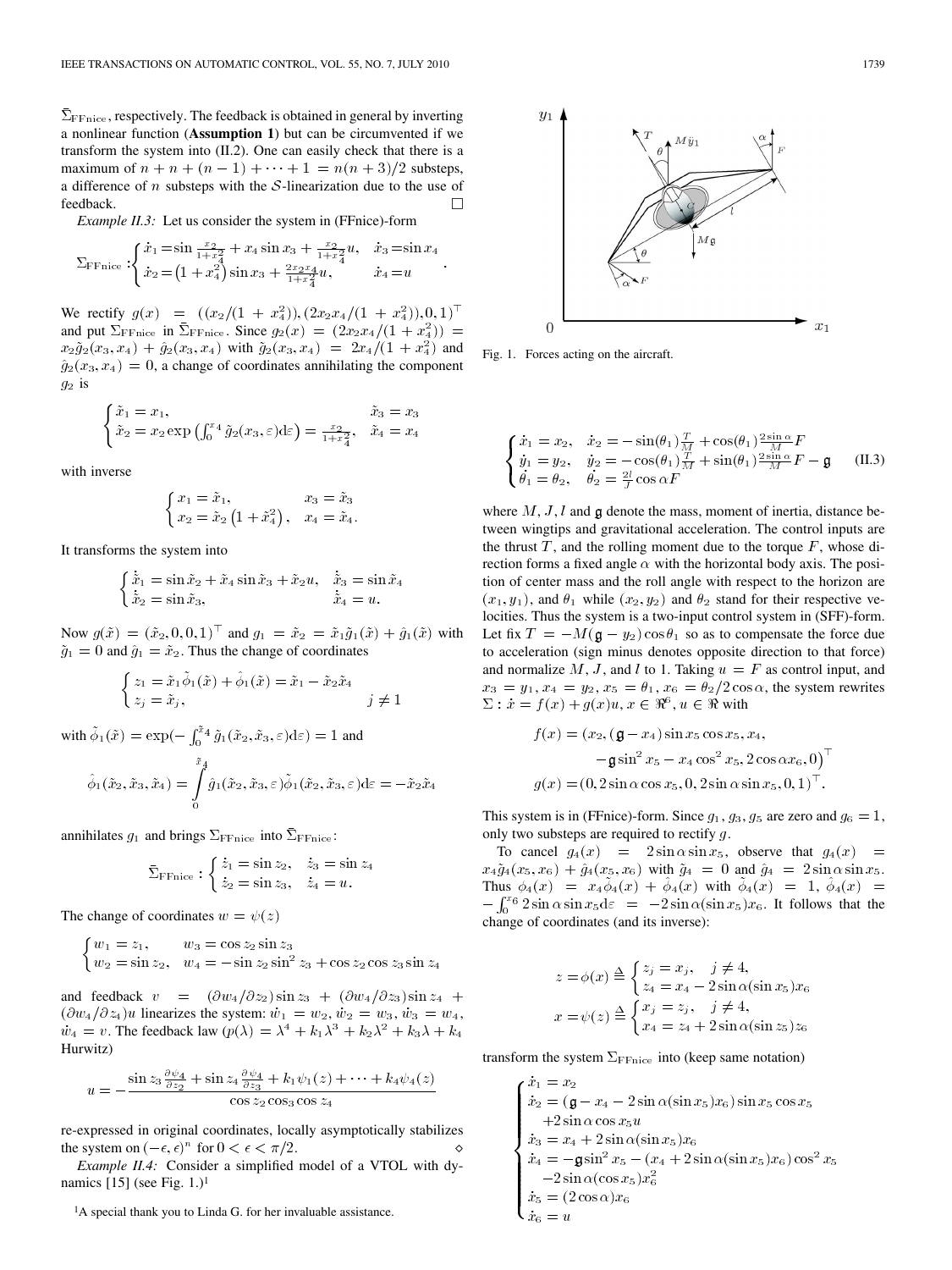with control vector field  $g(x) = (0, 2 \sin \alpha \cos x_5, 0, 0, 0, 1)^\top$ . To anmihilate  $g_2(x)$ , we calculate  $\phi_2(x) = x_2 \tilde{\phi}_2(x) + \hat{\phi}_2(x)$ . Thus the change of coordinates (and its inverse)

$$
z = \phi(x) \stackrel{\Delta}{=} \begin{cases} z_j = x_j, & j \neq 2, \\ z_2 = x_2 - 2 \sin \alpha (\cos x_5) x_6 \end{cases}
$$

$$
x = \psi(z) \stackrel{\Delta}{=} \begin{cases} x_j = z_j, & j \neq 2 \\ x_2 = z_2 + 2 \sin \alpha (\cos z_5) z_6 \end{cases}
$$

transform the latter system into  $\bar{\Sigma}_{\text{FFnice}}$  :  $\dot{z} = \bar{f}(z) + \bar{g}(z)u$ 

$$
z_1 = z_2 + 2 \sin \alpha (\cos z_5) z_6
$$
  
\n
$$
z_2 = (\mathbf{g} - z_4 - 2 \sin \alpha (\sin z_5) z_6) \sin z_5 \cos z_5
$$
  
\n
$$
+ 2 \sin \alpha (\sin z_5) z_6^2
$$
  
\n
$$
z_3 = z_4 + 2 \sin \alpha (\sin z_5) z_6
$$
  
\n
$$
z_4 = -\mathbf{g} \sin^2 z_5 - (z_4 + 2 \sin \alpha (\sin z_5) z_6) \cos^2 z_5
$$
  
\n
$$
- 2 \sin \alpha (\cos z_5) z_6^2
$$
  
\n
$$
z_5 = (2 \cos \alpha) z_6
$$
  
\n
$$
z_6 = u.
$$

Since  $\partial^2 \bar{f}_1/\partial z_6^2 = 0 \cdot (\partial \bar{f}_1/\partial z_6)$  while  $\partial^2 \bar{f}_2/\partial z_6^2 \neq 0 \cdot (\partial \bar{f}_2/\partial z_6)$ , condition  $(\mathcal{F}\mathcal{L}_6) \implies (\partial^2 \bar{f}_j / \partial z_6^2) = \gamma_1(z) (\partial \bar{f}_j / \partial z_6), 1 \le j \le 5$ fails because  $\gamma_1(z)$  is not unique. Thus, the system is not  $F$ -linearizable.

#### III. LINEARIZABLE SYSTEMS OF TYPE II

Consider *Type II* (SFF)-systems described in [10] by

$$
\begin{cases} \n\dot{x}_j = x_{j+1} + g_j(x_{j+1}, \dots, x_n) u, \ 1 \leq j < n \\ \n\dot{x}_n = u \n\end{cases} \tag{III.1}
$$

where  $g_1, \ldots, g_{n-1}$  are smooth functions,  $g_i(0) = 0$ . Type II have a linear drift  $f(x) = Ax$  while *Type I* take the form

$$
\begin{cases}\n\dot{x}_1 = x_2 + \sum_{j=2}^{n-1} \pi_i(x_i)x_{i+1} + \pi_n(x_n)u \\
\dot{x}_j = x_{j+1}, \quad j = 2, \dots, n-1 \\
\dot{x}_n = u\n\end{cases}
$$

and were introduced in [9], [10] (see also [17], [20] beyond that class), where it is showed that a linearizing coordinates is

$$
w = \varphi(x) \stackrel{\Delta}{=} \begin{cases} w_1 = x_1 - \sum_{i=2}^n \int_0^{x_i} \pi_i(\varepsilon) d\varepsilon \\ w_j = x_j, \quad j = 2, \dots, n. \end{cases}
$$

For *Type II* systems, Krstic [10] defined recursively the functions  $\mu_n(x_n), \ldots, \mu_2(x_n)$  for  $i = n, \ldots, 2$  as

$$
\mu_i = \frac{1}{x_n} \int_0^{x_n} (g_{i-1}(0, \dots, 0, \varepsilon))
$$
  

$$
- \sum_{j=i+1}^n \mu_j(\varepsilon) g_{i+n-j}(0, \dots, 0, \varepsilon) dx.
$$
 (III.2)

Next, he defined  $\gamma_k(x)_n$  for  $k = 1, \ldots, n-2$  as

$$
\gamma_k = \sum_{l=1}^{k-1} \gamma_l(x_n) \mu_{l+n+1-k}(x_n) + \mu'_{n+1-k}(x_n). \tag{III.3}
$$

He then obtained the following result.

*Theorem III.1 (Krstic [10]):* If

$$
g_i(x_{i+1},...,x_n) = \sum_{j=i+1}^{n-1} \gamma_{j-i}(x_n) x_j + g_i(0,...,0,x_n)
$$
 (III.4)

 $\forall x, 1 \leq i \leq n-2$ , then the diffeomorphic transformation

$$
\begin{cases} w_i = x_i - \sum_{j=i+1}^{n-1} \mu_{i+n+1-j}(x_n) x_j, \ 1 \le i \le n-1 \end{cases} \tag{III.5}
$$

converts the *(SFF)*-system *(III.1)* into the chain of integrators  $\dot{w}_1$  =  $w_2, \ldots, w_{n-1} = w_n, w_n = u$ . Thus  $u = -\sum_{i=1}^n C_n^{i-1} w_i$  globally asymptotically stabilizes the origin of (III.1).

Observe that (III.4) is in the form

$$
g_i(x_{i+1},...,x_n) = \sum_{j=i+1}^n \beta_{i,j}(x_n)x_j, \quad 1 \le i \le n-1 \quad \text{(III.6)}
$$

with  $\beta_{i,j}(x_n) = \gamma_{j-i}(x_n)$  and  $\beta_{i,n}(x_n) = g_i(0,\ldots,0,x_n)$ . We say that (III.1) is *quasilinear* if (III.6) holds for some functions  $\beta_{i,j}(x_n)$ . Clearly, (III.1) given by (III.4) is quasilinear and linearizable provided the coefficients  $\gamma_k$  satisfy (III.3) with  $\mu_k$  given by (III.2). *Does any linearizable quasilinear system satisfy* (III.2)-(III.3)-(III.4)? We will show that the answer is yes. Notice that (III.1)–(III.6) can be put in the compact form

$$
\dot{x} = Ax + g(x)u = Ax + bu + B(x_n)xu \tag{III.7}
$$

with  $(A, b)$  the Brunovský pair, and  $B = (\beta_{i,j}(x_n))_{1 \leq i < j \leq n}$  a *upper triangular nilpotent matrix* (*u.t.n.m*) whose entries are smooth functions of the variable  $x_n$ . The main result of this section is the characterization of the linearizability of (III.7).

*Theorem III.2:* Let (III.1)–(III.6) be quasilinear or in compact form (III.7). The three conditions below are equivalent.

(i) System (III.7) is linearizable by change of coordinates.

(ii) There exists an invertible  $(u.t.m) M = (\alpha_{i,j}(x_n))_{1 \leq i \leq j \leq n}$  s. t.

$$
\begin{cases}\nAM = MA, \\
Mb + (MB + M')x = b \quad \text{for all } x \in \Re^n.\n\end{cases}
$$
\n(III.8)

(iii) System (III.7) is in the form (III.4) with  $\gamma_k$  given by (III.3) and  $\mu_k$  given by (III.2).

Theorem III.2 establishes the fact that the linearizability conditions (III.6) with (III.3), (III.4) obtained by Krstic are necessary and sufficient for the quasilinear systems (recall not all *Type II* systems are linearizable). As a consequence we deduce the following algorithm whose importance is two fold: (a) it allows to test whether a quasilinear system is linearizable or not, and (b) when linearizable, it gives a linearizing change of coordinates. Let us recall that a matrix  $M =$  $(\alpha_{i,j}(x_n))_{1 \leq i \leq j \leq n}$  is said to be in *Toeplitz form* if  $\forall 1 \leq i \leq j \leq n$ 

$$
\alpha_{i,j}(x_n) = \alpha_{i+1,j+1}(x_n) = \dots = \alpha_{i+n-j,n}(x_n). \tag{III.9}
$$

*Linearization Procedure:* Consider the (SFF)-system (III.7).

- Step 1) Take  $\overline{B}$  as the matrix  $\overline{B}$  with the last row and last column deleted. If  $\ddot{B}$  is not a (*u.t.n.m*) in *Toeplitz form*, then STOP, the system is not linearizable.
- Step 2) If  $\hat{B}$  is a (*u.t.n.m*) in *Toeplitz form*, solve  $\hat{M}\hat{B} + \hat{M}' = 0$  to get  $\hat{M}$ . Then compute the function  $\alpha_{1,n}(x_n)$  via

$$
\alpha_{1,n}(x_n) = -\frac{1}{x_n} \sum_{k=1}^{n-1} \int_0^{x_n} \alpha_{1,k}(\varepsilon) \beta_{k,n}(\varepsilon) \varepsilon d\varepsilon.
$$
 (III.10)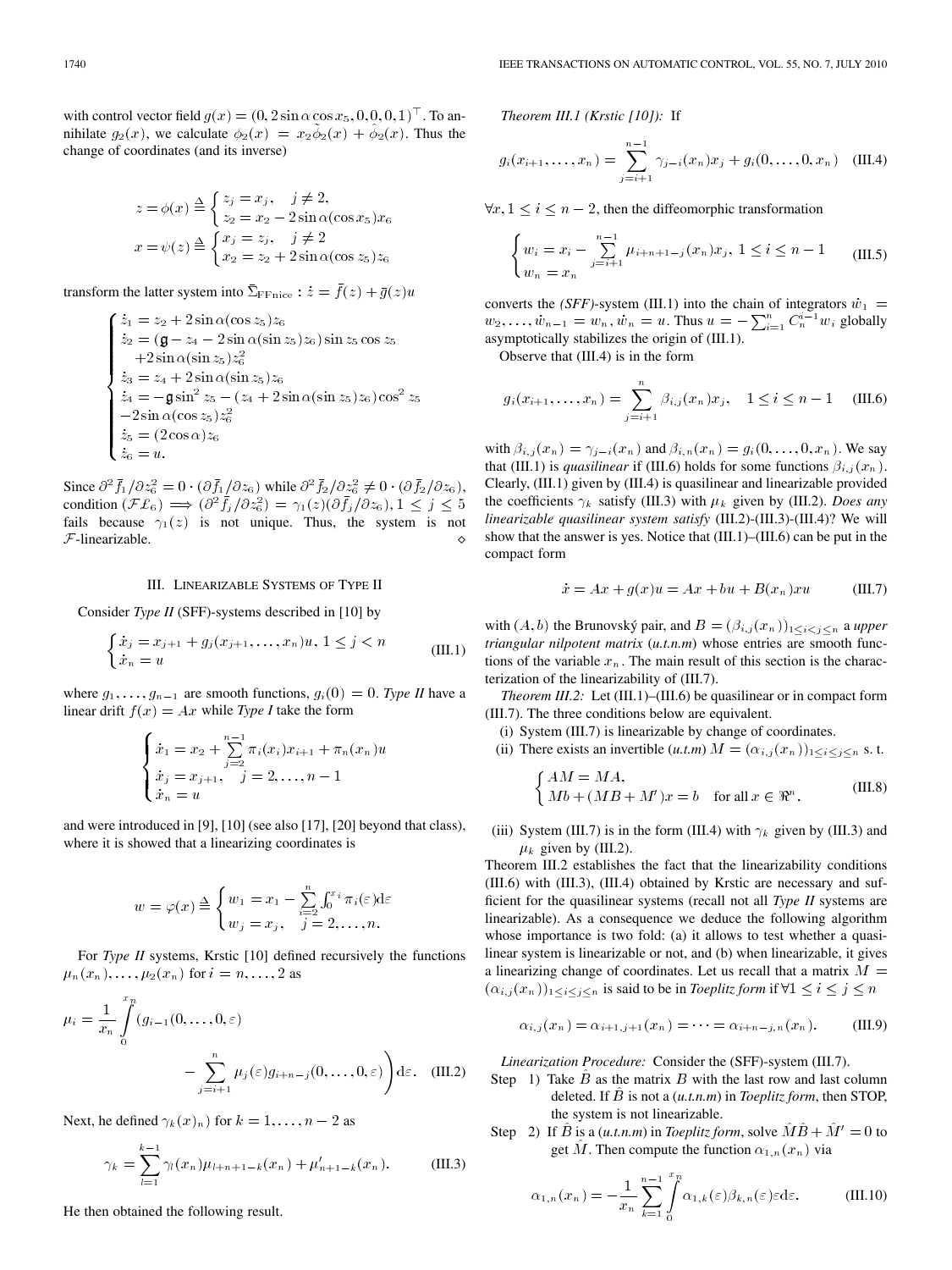Since M should be *Toeplitz*, the obtention of  $\hat{M}$  and  $\alpha_{1,n}$ gives  $M$  by adding to  $\tilde{M}$  the last column and row accordingly.

Step 3) If  $B_n$  (resp.  $M_n$ ) is the last column of B (resp. M), check if  $M_n + x_n(MB_n + M'_n) = b$ . If no, the system is not linearizable and if yes, it is by  $w = M(x_n)x$ .

*Proof of Theorem III.2:* We will show  $(iii) \Rightarrow (i) \Rightarrow (ii) \Rightarrow (iii)$ . •  $(iii) \Rightarrow (i)$  is direct and can be deduced from Theorem III.1.

• (i)  $\Rightarrow$  (ii) We proved in [20] that (III.1) in  $\mathbb{R}^3$ , is linearizable iff  $g_1$  $x_1 = x_2 \gamma_1(x_3) + \theta_1(x_3)$ , where  $\gamma_1(x_3)$  $=$  $(dx_3)((1/x_3)\int_0^{x_3} g_2(\varepsilon)d\varepsilon)$ . The  $(u.t.m)$  $M = (\alpha_{i,j}(x_3))_{1 \leq i \leq j \leq 3}$ 

$$
\alpha_{i,i} = 1, \quad 1 \le i \le 3, \quad \alpha_{1,2}(x_3) = -\frac{1}{x_3} \int_0^{x_3} g_2(\varepsilon) d\varepsilon
$$

$$
\alpha_{1,3}(x_3) = -\frac{1}{x_3} \left( \int_0^{x_3} \gamma_1(\varepsilon) d\varepsilon - \int_0^{x_3} \alpha_{1,2}(\varepsilon) g_2(\varepsilon) d\varepsilon \right)
$$

satisfies (III.8) and defines  $w = M(x_3)x$  that linearizes the system. Assume the implication true for systems in  $\mathbb{R}^{n-1}$ . Let (III.1) be an *n*-dimensional system linearizable by  $w = \varphi(x) = (\varphi_1(x_1, ..., x_n), \varphi_2(x_2, ..., x_n), ..., \varphi_n(x_n))^{\top}.$ Set  $\rho(x_1, \ldots, x_n) = (x_2, \ldots, x_n)^\top$ . The projection  $\rho(\Sigma)$  is linearizable by  $\rho(\varphi(x)) = (\varphi_2(x_2, \ldots, x_n), \ldots, \varphi_n(x_n))^{\top}$ . By induction  $\varphi_i(x) = x_i + \sum_{j=i+1}^n \alpha_{i,j}(x_n) x_j$  for  $i \geq 2$  with  $\alpha_{i,j} = \alpha_{i-1,j-1}$ . Since  $w = \varphi(x)$  linearizes the system,  $\dot{w} = (\partial \varphi / \partial x) A x + (\partial \varphi / \partial x) b u +$  $(\partial \varphi / \partial x) B(x_n) x u = A \varphi(x) + bu$ . Thus  $A \varphi(x) = L_{Ax} \varphi(x)$ which implies  $\varphi_2(x) = L_{Ax} \varphi_1(x)$ . Also  $\varphi_2(x) =$  $x_2 + \sum_{j=3}^n \alpha_{2,j}(x_n)x_j = L_{Ax}(x_1 + \sum_{j=2}^{n-1} \alpha_{1,j}(x_n)x_j)$ . We then deduce that  $\varphi_1(x) = x_1 + \sum_{j=2}^{n-1} \alpha_{1,j}(x_n) x_j + \theta(x_n)$ . The change of coordinates  $w = \varphi(x)$  is in the form  $w = M(x_n)x$ , where  $M(x_n)$  satisfies (III.8) necessarily.

 $(iii) \Rightarrow (iii)$  Consider the system (III.7) and assume that  $M =$  $(\alpha_{i,j}(x_n))_{1 \leq i \leq j \leq n}$  exists and satisfies (III.8). Define  $\mu_k$  and  $\gamma_k$ such that for  $1 \leq i < j \leq n-1$  we have  $\beta_{i,j}(x_n) = \gamma_{j-i}(x_n)$ and for  $1 \leq i < j \leq n$  we have  $\alpha_{i,j}(x_n) = -\mu_{i+1+n-j}(x_n)$ . This is possible provided that (III.9) is satisfied. That's the only point we need to clarify because  $Mb + (MB + M')x = b$  for all  $x \in \mathbb{R}^n$  is already equivalent to (III.2)-(III.3)-(III.4). Condition (III.9) is satisfied since  $AM = MA$ . Let  $\hat{M}$  (resp.  $\hat{B}$ ) denote the matrice  $M$  (resp.  $B$ ) with the last row and last column deleted.  $Mb + (MB + M')x = b$  for all  $x \in \Re^n$  implies that  $\hat{M}\hat{B} + \hat{M}' =$ 0.  $\hat{M}$  being in *Toeplitz form* (hence is  $\hat{M}'$ ) and invertible, thus  $\hat{B} = \hat{M}^{-1} \hat{M}'$  is also in *Toeplitz form*. П

*Example III.3:* Reconsider Example II.3 and let  $a = 0$ , that is

$$
\begin{cases} \n\dot{x}_1 = x_2 + \left(\frac{1}{2}x_2 - \frac{1}{12}x_3x_4\right)u, & \dot{x}_3 = x_4 + x_4u \\ \n\dot{x}_2 = x_3 + \frac{1}{2}x_3u, & \dot{x}_4 = u. \n\end{cases}
$$

This is a quasilinear (SFF)-system  $\dot{x} = Ax + bu + B(x_4)xu$  in  $\mathbb{R}^4$ , where  $B = (\beta_{i,j})$  is a (*u.t.n.m*) with  $\beta_{1,4} = \beta_{2,4} = 0$ 

$$
\beta_{1,2}(x_4) = \beta_{2,3}(x_4) = \frac{1}{2}, \quad \beta_{1,3}(x_4) = -\frac{1}{2}, \quad \beta_{3,4}(x_4) = 1.
$$

We look for an invertible  $(u.t.m)$   $M = (\alpha_{i,j})$  in *Toeplitz form*, i. e.,  $\alpha_{i,i} = 1, 1 \leq i \leq 4; \alpha_{1,2} = \alpha_{2,3} = \alpha_{3,4}$  and  $\alpha_{1,3} = \alpha_{2,4}$  such that  $\hat{M}\hat{B} + \hat{M}' = 0$ . We deduce the system of ordinary differential equations (ODEs):  $\alpha'_{1,3}(x_4) - (1/12)x_4 + (1/2)\alpha_{1,2}(x_4) = 0, \alpha'_{1,2}(x_4) +$  $(1/2) = 0$  which yields  $\alpha_{1,2} = -(1/2)x_4$  and  $\alpha_{1,3} = (1/6)x_4^2$ . Integrating (III.10) for  $\beta_{1,4} = \beta_{2,4} = 0$ ,  $\beta_{3,4} = 1$  gives  $\alpha_{1,4}(x_4) =$ 

 $-(1/24)x_4^3$ . Hence the change of coordinates  $w = M(x_4)x$  defined by

$$
\begin{cases}\nw_1 = x_1 - \frac{1}{2}x_2x_4 + \frac{1}{6}x_3x_4^2 - \frac{1}{24}x_4^4, & w_3 = x_3 - \frac{1}{2}x_4^2 \\
w_2 = x_2 - \frac{1}{2}x_3x_4 + \frac{1}{6}x_4^3, & w_4 = x_4\n\end{cases}
$$

linearizes the system (compare with Example II.3 when  $a = 0$ ).

#### IV. CONCLUSION

In this technical note we considered a subclass of single input control systems in feedforward form, namely (FFnice), for which we gave a feedback linearizing algorithm. The importance of the algorithm is two fold: (a) it replaces the solving of the PDEs by simple algebraic operations involving differentiating, integrating, and composing functions only; (b) it does not require an *a priori* checking of the feedback linearization conditions of Theorem II.1 (which is usually very hard). Indeed, at each step those conditions are replaced with the fact that the second derivative of a certain vector field is proportional to its first derivative with respect to the same variable. Moreover, the algorithm allows to compute a stabilizing feedback controller for the original system. The drawback of the linearization technique in general is that some global properties can be lost during the operation. For feedforward systems however, the transformations we obtained are globally defined though their inverses might not be. A generalization of our results to multi-input control systems is under investigation for (SFF) and (FFnice) systems. The VTOL example, which is a 2-input control system, falls in that class of (FF)-systems. As mentioned earlier, when the system is not (FFnice), that is, at least one component is nonlinear with respect to the corresponding variable, then the PDEs cannot be separated into ODEs. Extending those results outside the class of (FF)-systems requires a different approach and is already challenging for single-input systems. We are currently working in that direction with promising results and we are expecting that the new algorithms will cover all linearizable systems.

#### **REFERENCES**

- [1] J. Alvarez-Gallegos, "Nonlinear regulation of a Lorenz system by feedback linearization techniques," *Dyn. & Control*, pp. 277–298, 1994.
- [2] A. Astolfi and G. Kaliora, "A geometric characterization of feedforward forms," *IEEE Trans. Autom. Control*, vol. 50, no. 7, pp. 1016–1021, Jul. 2005.
- [3] R. W. Brockett, "Feedback invariants for nonlinear systems," in *Proc. Int. Congress Math.*, 1978, pp. 1357–1368.
- [4] Q. Gong, W. Kang, and I. M. Ross, "A pseudospectral method for the optimial control of constrained feedback linearizable systems," *IEEE Trans. Autom. Control*, vol. 51, no. 7, pp. 1115–1129, Jul. 2006.
- [5] L. R. Hunt and R. Su, "Linear equivalents of nonlinear time varying systems," in *Proc. Math. Theory Networks Syst.*, Santa Monica, CA, 1981, pp. 119–123.
- [6] A. Isidori*, Nonlinear Control Systems*, 2nd ed. New York: Springer, 1989.
- [7] B. Jakubczyk and W. Respondek, "On linearization of control systems," *B. Acad. Pol. Sci. Séries Math.*, vol. 28, pp. 517–522, 1980.
- [8] A. J. Krener, "On the equivalence of control systems & linearization of nonlinear systems," *Siam J. Control*, vol. 11, pp. 670–676, 1973.
- M. Krstic, "Feedforward systems linearizable by coordinate change," in *Proc. Amer. Control Conf.*, Boston, MA, 2004, pp. 4348–4353.
- [10] M. Krstic, "Feedback linearizability and explicit integrator forwarding controllers for classes of feedforward systems," *IEEE Trans. Autom. Control*, vol. 49, no. 10, pp. 1668–1682, Oct. 2004.
- [11] C. Liqun and L. Yanzhu, "Control of the Lorenz chaos by the exact linearization," *Appl. Math. Mech.*, vol. 19, pp. 67–73, 1998.
- [12] P. Mullhaupt, "Quotient submanifolds for static feedback linearization," *Syst. Control Lett.*, vol. 55, pp. 549–557, 2006.
- [13] W. Respondek and I. A. Tall, "Smooth and analytic normal and canonical forms for strict feedforward systems," in *Proc. 44th IEEE Conf. Decision Control*, Seville, Spain, 2005, pp. 4213–4218.
- [14] M. Schlemmer and S. K. Agrawal, "Globally feedback linearizable time-invariant systems: Optimal solution for Mayer's problem," *J. Dyn. Syst., Meas. Control*, vol. 122, no. 2, pp. 343–347, 2000.